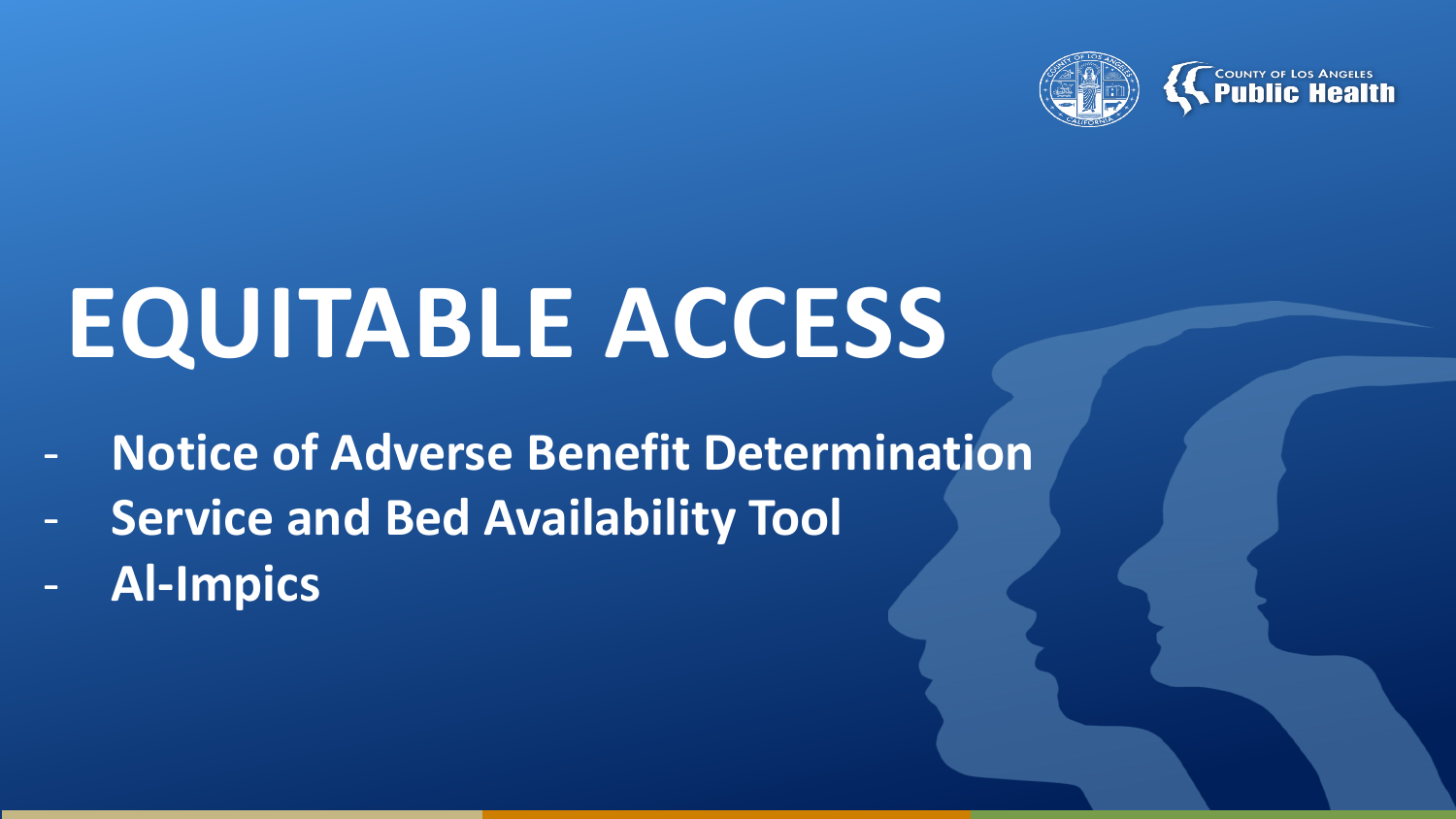

# **Notice of Adverse Benefit Determination (NOABD)**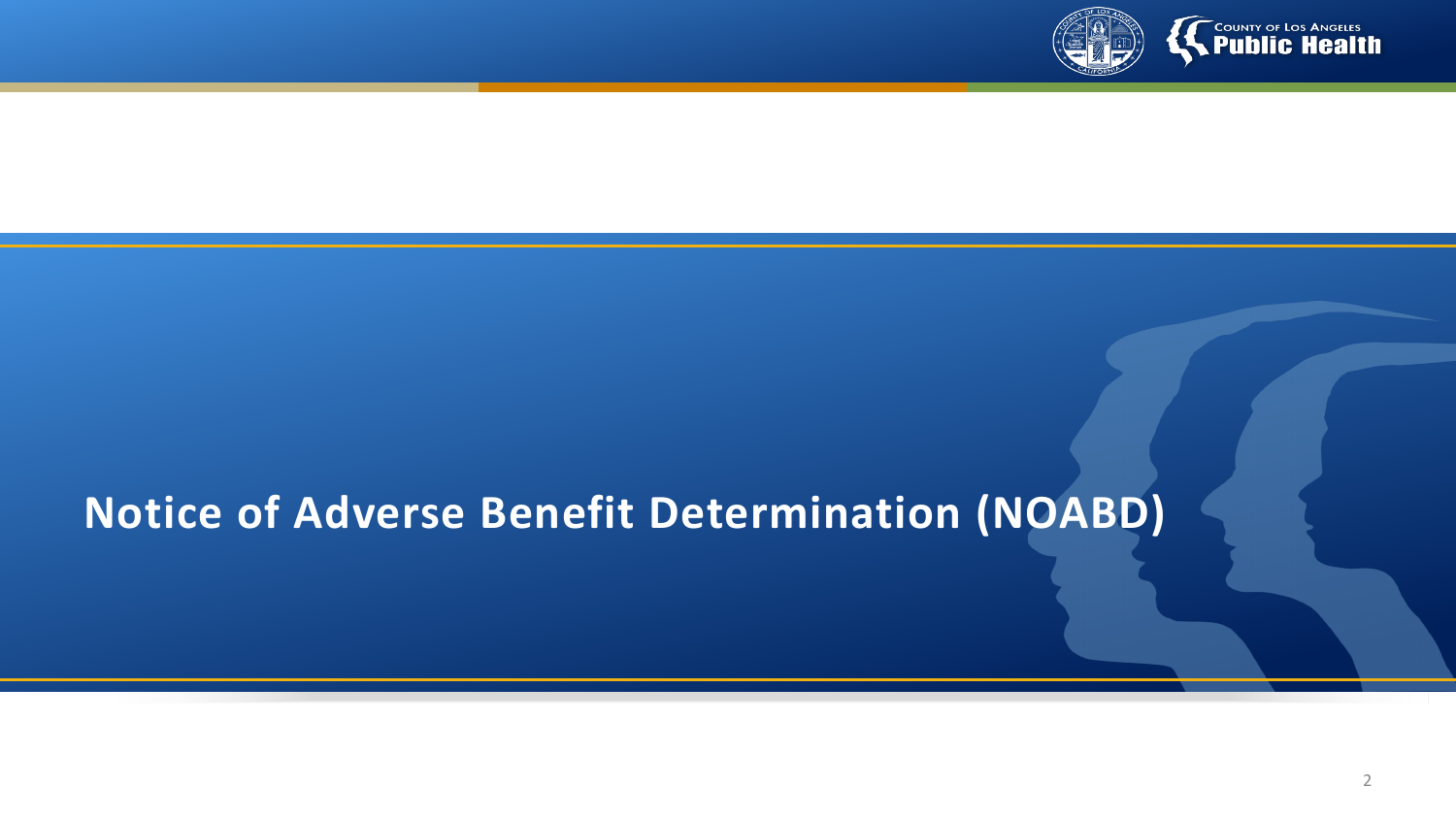

## **SAPC-Generated Notices of Adverse Benefit Determination (NOABD)**

- Effective September 2021, SAPC will be launching its electronic NOABD process
- Once generated, NOABDs will be **mailed** to providers and Medi-Cal beneficiaries.
	- Residential patients would likely receive their NOABD at the facility

### **SAPC Impacts**:

- Internally generated based on patient identification in Sage
- Relevant to all NOABD types
- SAPC providers are not currently able to use this format

### **Provider Impacts**:

- Beneficiaries receiving notices may request assistance in explaining what the letter means.
- Beneficiaries may want to appeal and request assistance.

#### **REMINDER: Appeals are submitted using designated form and only for beneficiaries that received an NOABD**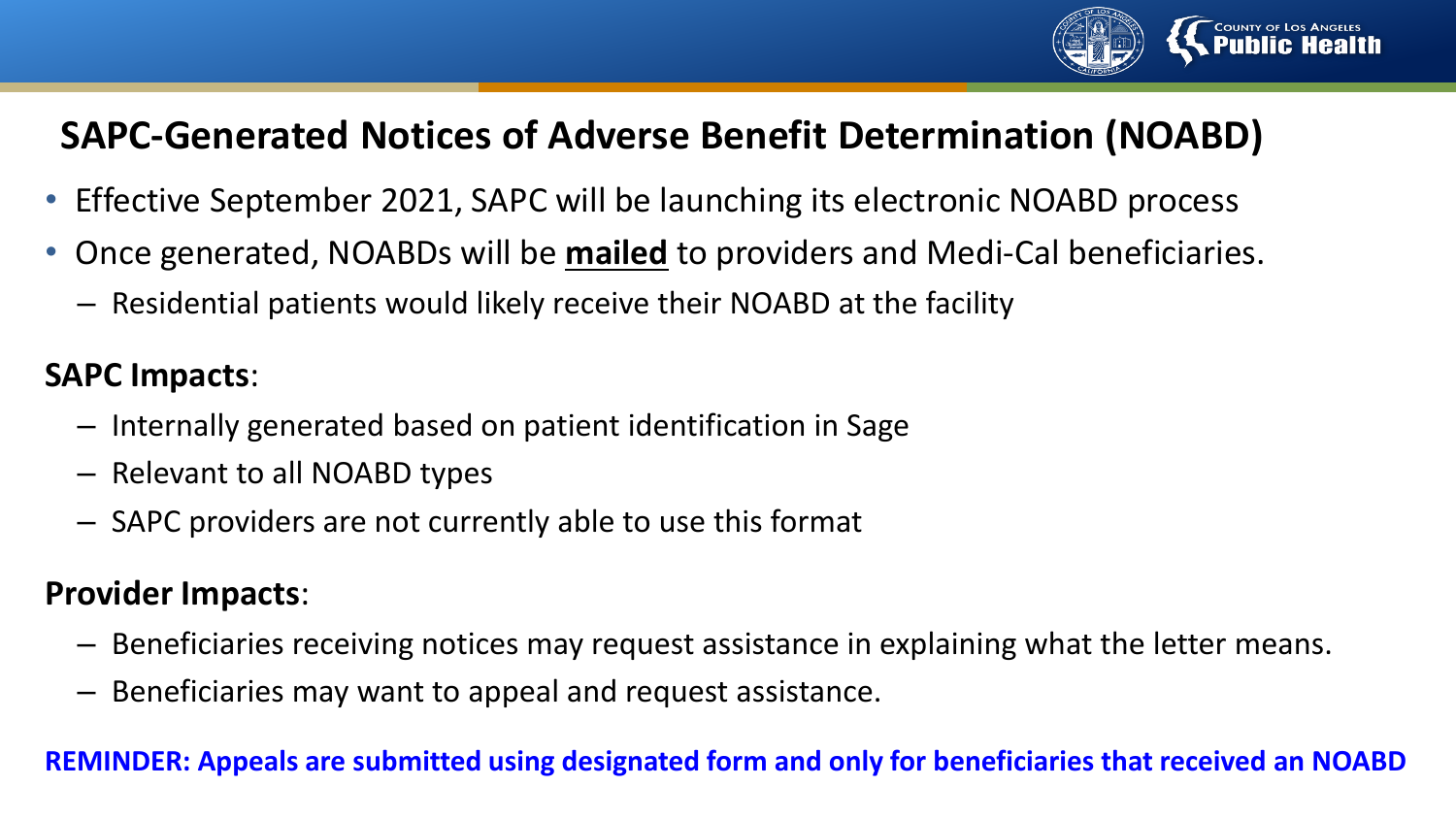

### **Provider Generated NOABDs**

- Providers are required to complete NOABDs related to Timely Access and Termination.
- This means:
	- **All Providers** should be sending **Timely Access** notifications to beneficiaries when services are not offered within the specified timeframes
	- **Residential Providers** should be distributing **Termination notifications** to beneficiaries when the authorized service is being terminated AND the patient disagrees with termination
	- **Log NOABDs** using the template AND submit to SAPC monthly.
	- **Submit** copies of the notification letters to your CPA.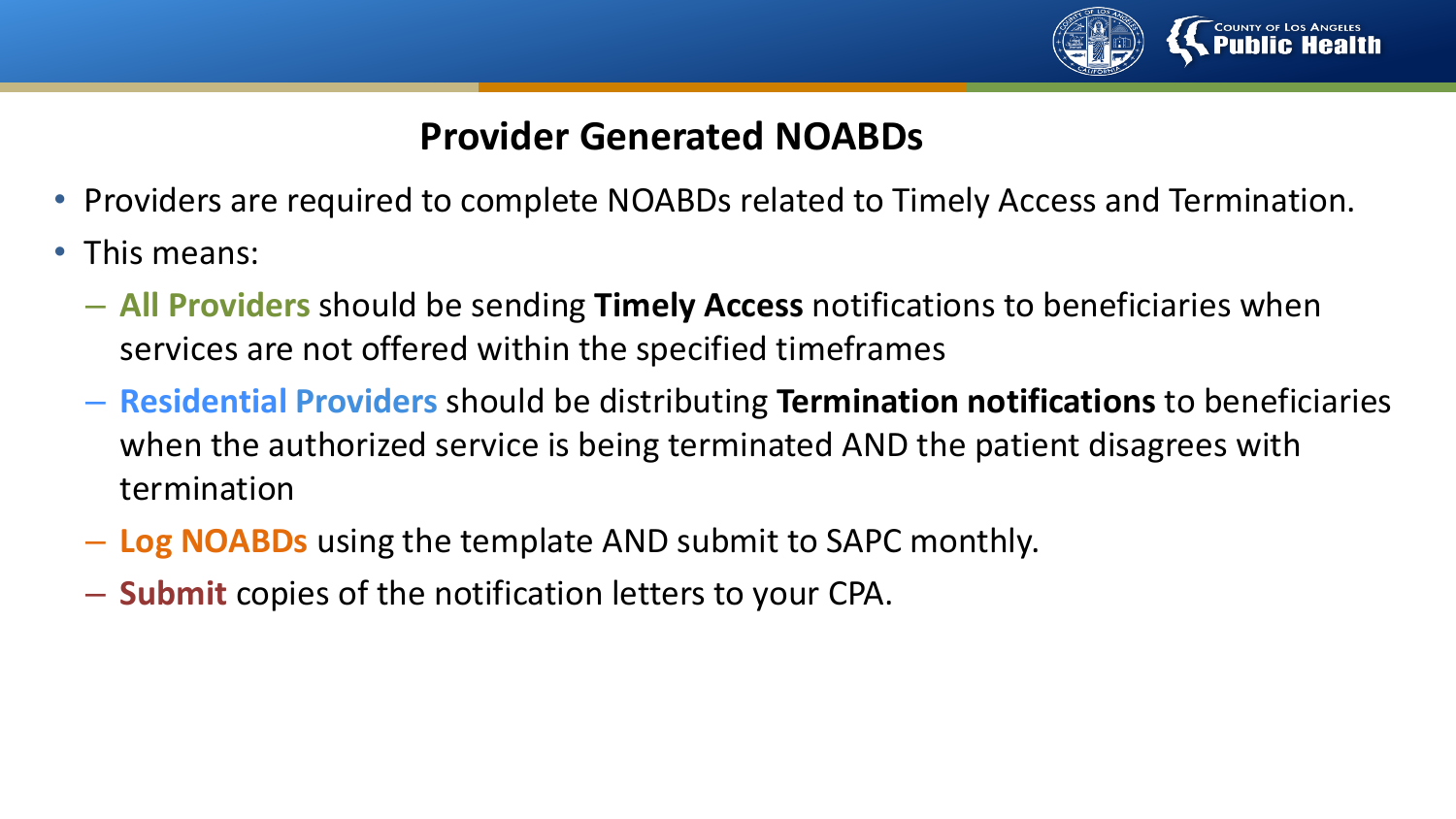

# **NOABDs Update Training for Providers**

- **Date/Time:** September 9, 2021, 9:00 a.m.-10:30 a.m.
- **Location**: Webex Webinar
- **Purpose**: To update relevant staff on the requirements for both Provider and SAPC generated NOABDs in efforts to increase compliance to federal and State regulations.
- **Who**: Treatment and CENS providers staff that have responsibility for ensuring timely access to treatment and/or discharging beneficiaries.
- **Topics:**
- **-** Orientation on the different NOABD types Process for issuing NOABDs
- How to assist beneficiaries  $\overline{\phantom{a}}$  NOABD appeals process
- How to properly complete and track NOABDs issuance
- 
-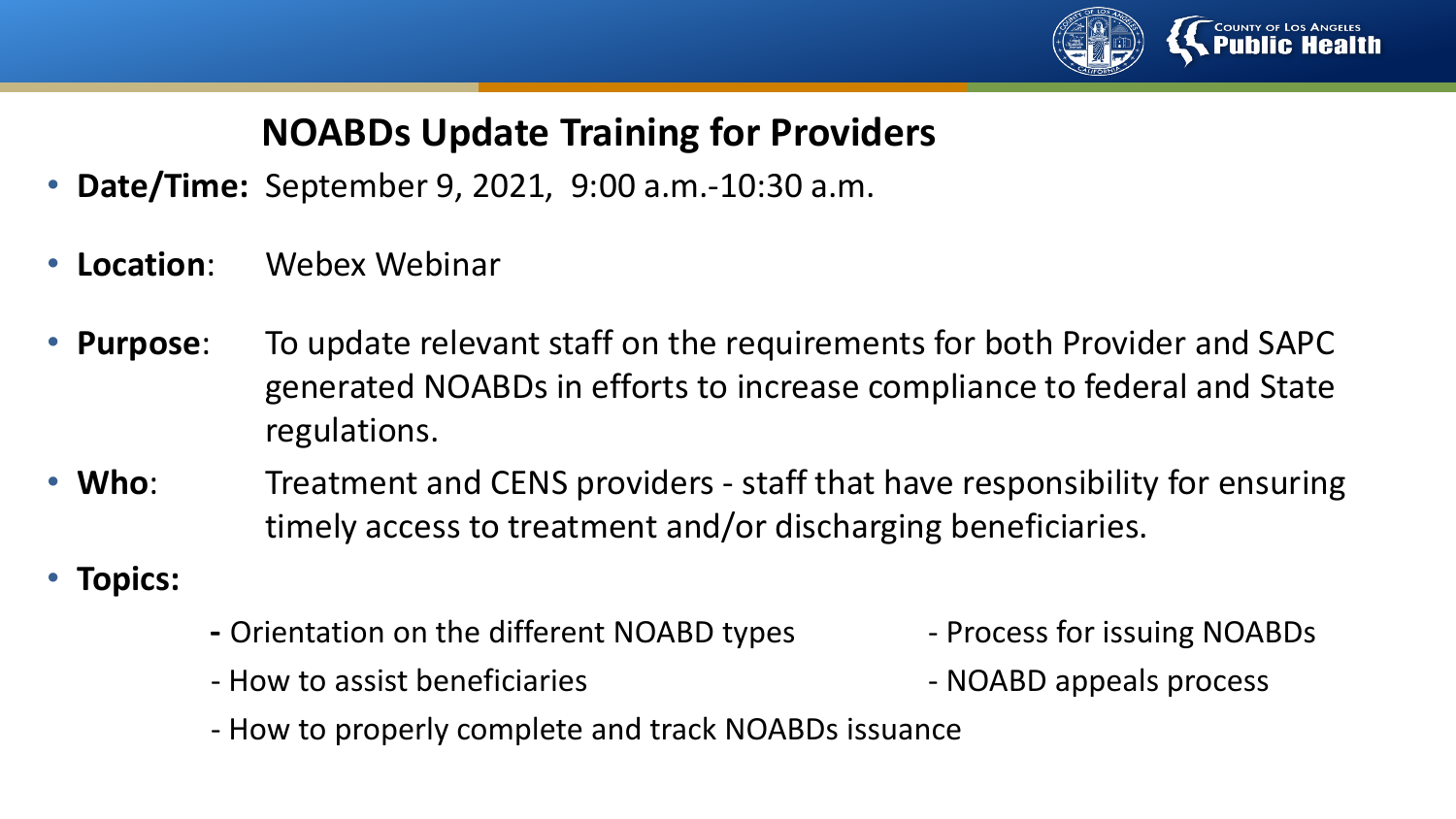

# **Service and Bed Availability Tool (SBAT) Dashboard**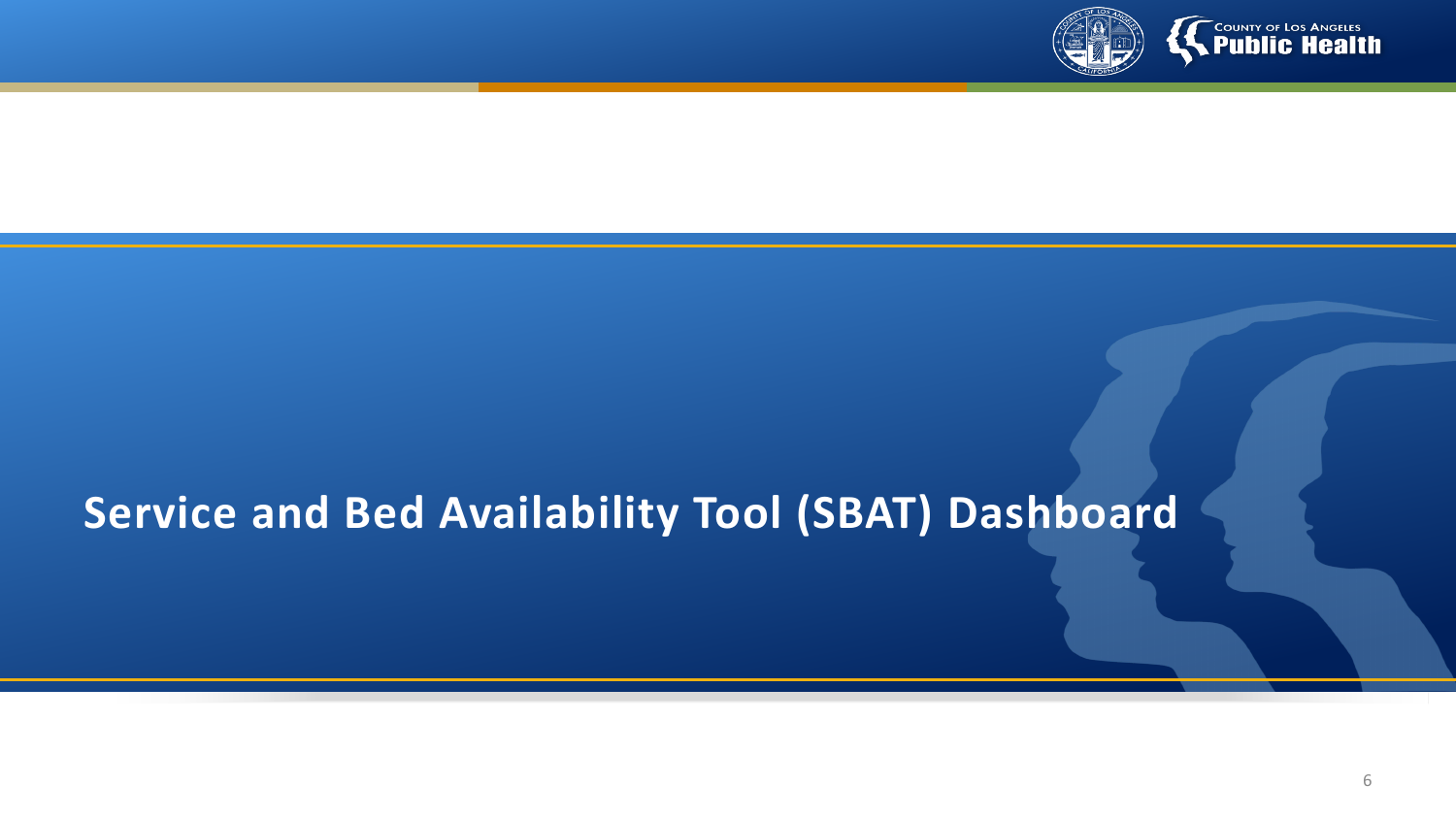

| D<br><b>SBAT Bed and Intake Capacity</b><br>$\mathbb{C}^*$<br>Logout<br><b>Capacity Form</b><br><b>Dashboard</b><br><b>Provider Site Updates</b> |                                       |                                              |                                       |                                                |                              |                               |  |
|--------------------------------------------------------------------------------------------------------------------------------------------------|---------------------------------------|----------------------------------------------|---------------------------------------|------------------------------------------------|------------------------------|-------------------------------|--|
| <b>SBAT Dashboard</b>                                                                                                                            |                                       | Date Range<br>iii<br>07/11/2021 - 08/09/2021 |                                       | <b>Facility Address</b><br>All<br>$\checkmark$ |                              |                               |  |
| <b>RS Access</b>                                                                                                                                 | <b>RS Intake Slot</b><br>available at | <b>OP Access</b>                             | <b>OP Intake Slot</b><br>available at | <b>Current FY</b><br>Contracted                | Days Count in<br>this period | <b>Website URL</b><br>clicked |  |
| 24<br>site(s)                                                                                                                                    | 15<br>site(s)                         | 9<br>site(s)                                 | $\boldsymbol{8}$<br>site(s)           | 364<br>bed(s)                                  | 30<br>day(s)                 | 40<br>time(s)                 |  |

RS Detail In Average

#### RS Detail by Serving Type and Gender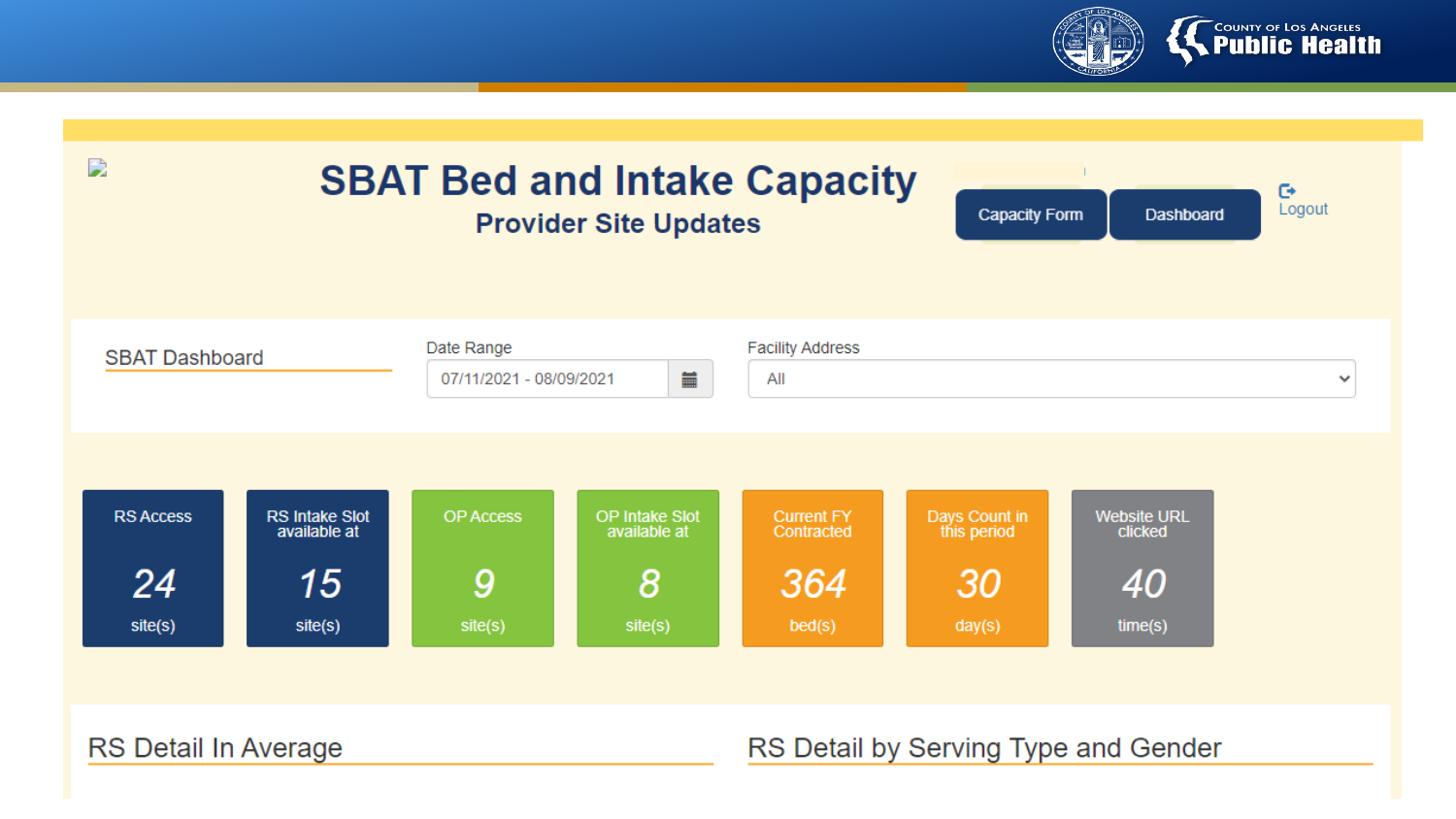

### **SBAT BED AND INTAKE SLOT DASHBOARD**

- Summary of data on provider input in SBAT
- Offers insight into the reported availability of bed and intake availability over time
- Includes data on how information is accessed by the public
- Offers site specific and agency wide data based on provider input
- Example of SBAT dashboard information:
	- Day intake slots available  $-$  Total bed availability count
- - Total number of slots agencywide # of times SBAT end user access provider website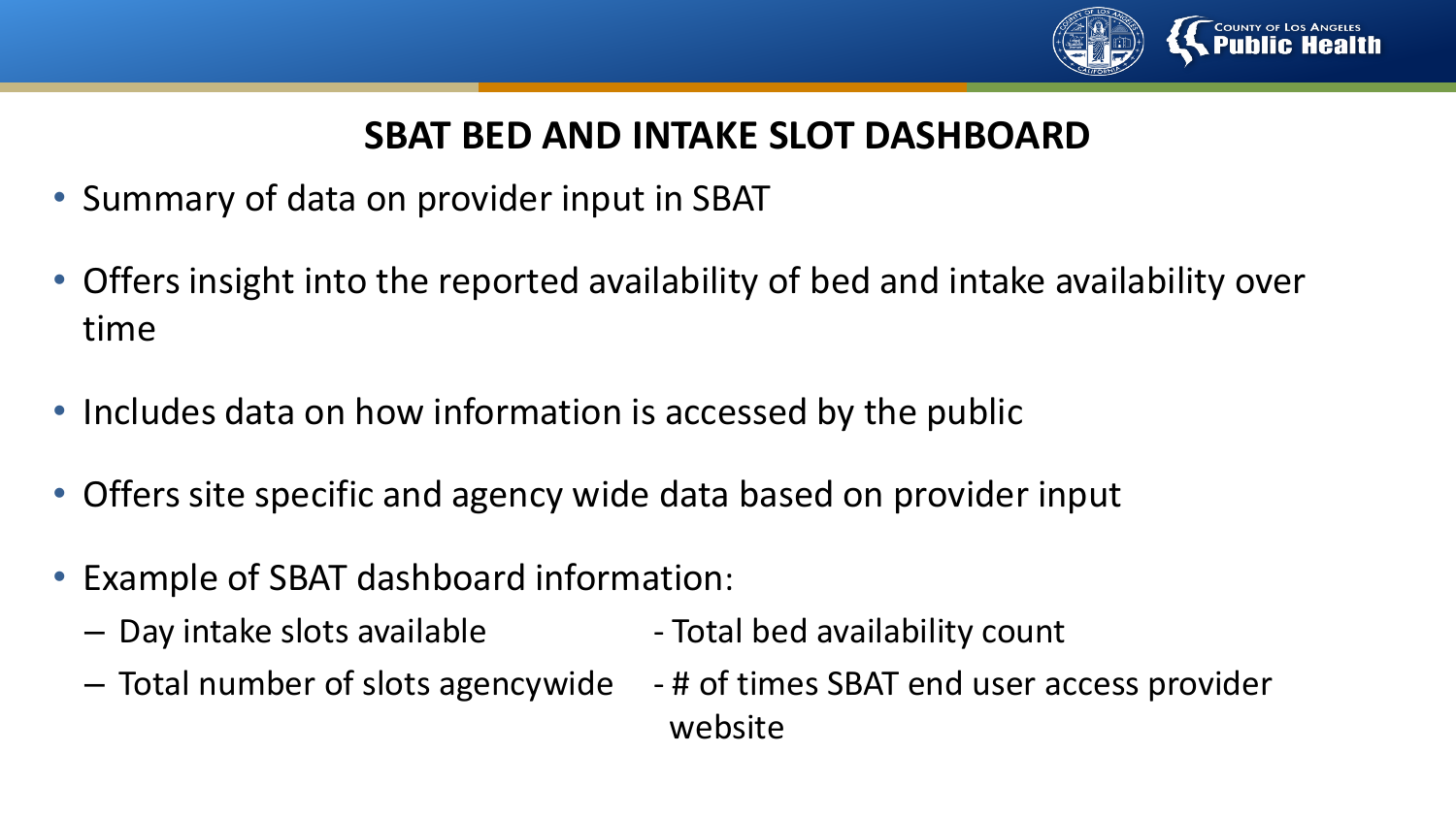

### **SBAT BED AND INTAKE SLOT DASHBOARD**

- Expected Launch: September 2021
- Next Steps:
	- Requires two distinct provider user types: administrator and general
	- To obtain this information, SAPC will:
		- o Need to identify which existing SBAT user will have administrator access
		- o Send providers e-mail form to identify which existing SBAT users shall have administrator access.
		- $\circ$  Conduct follow up phone calls, where indicated, requesting this designation.
	- Demonstration of SBAT dashboard to provider network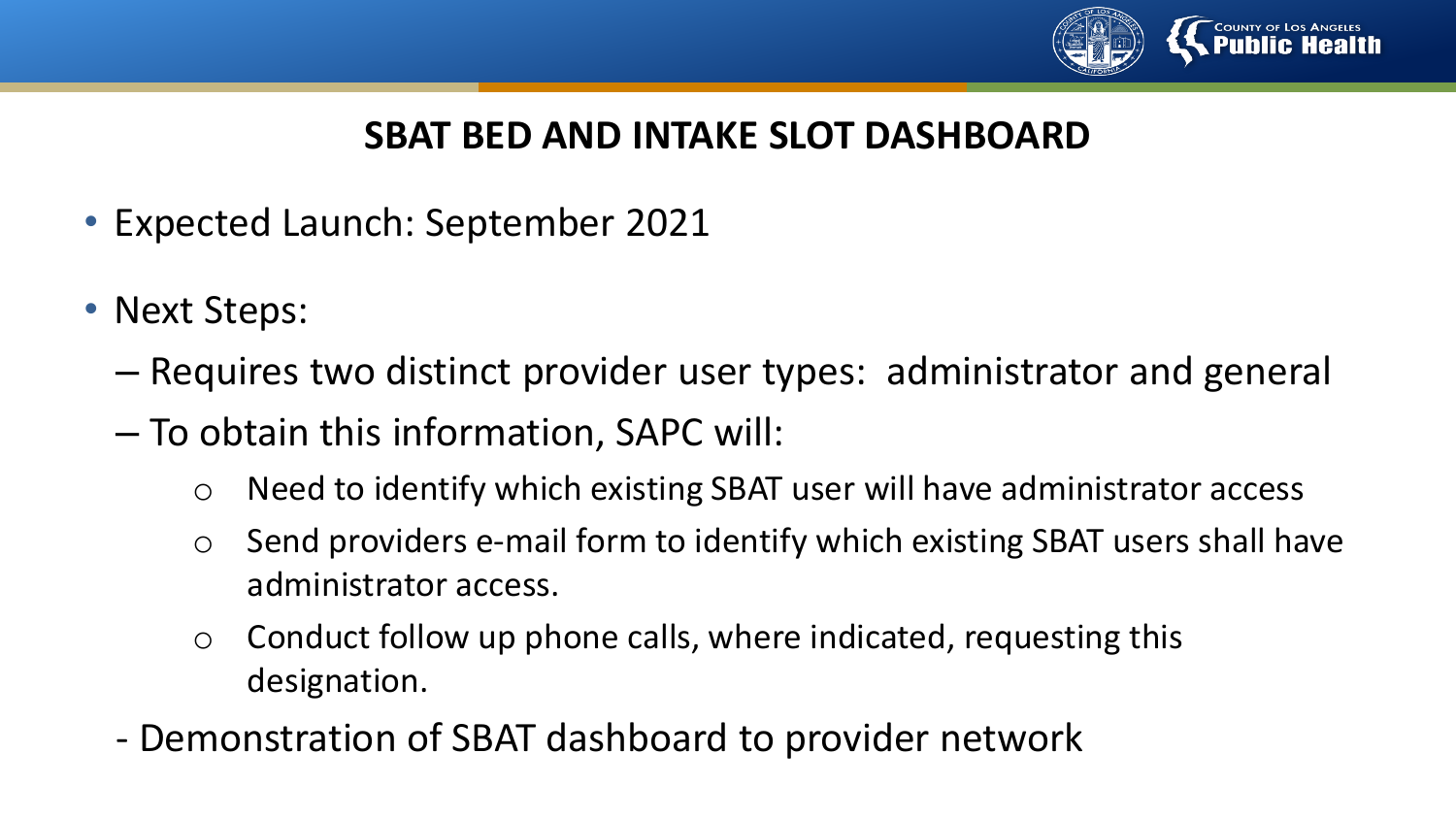

# **COUNTY OF LOS ANGELES**

# **2021 AL-IMPICS**